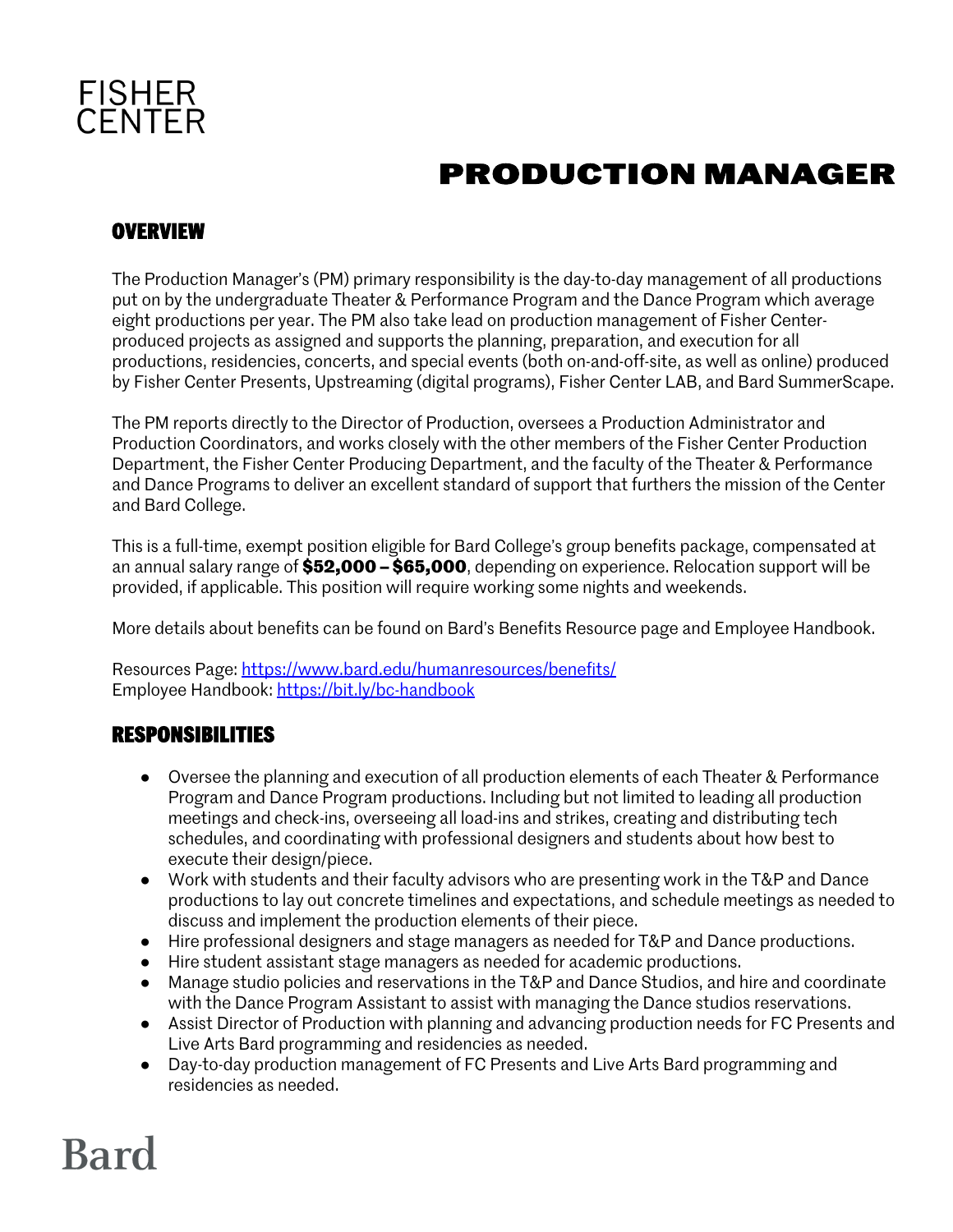

- Assist the Director of Production with the planning and implementation of all production elements for the SummerScape Festival.
- Production manage one SummerScape Festival dance or theater production.
- Lead administrative tasks for the production team (along with the production administrator), including purchasing and budget tracking, timesheets, and onboarding of new hires (both student and non-exempt employees)
- Directly supervise the Production Administrator and the Production Coordinators
- Participate in the development of production safety practices
- Maintain a safe, healthy, and inclusive workplace at all times.
- Participate in the development of ongoing Equity and Inclusion practices as related to the production department.
- Attend weekly production meetings and staff meetings, represent the Director of Production in meetings when required.

#### Company-Wide Responsibilities:

- The Fisher Center is currently undergoing an organization-wide process of change toward becoming an anti-racist, multicultural institution. All on staff are expected to:
	- o Commit to anti-racism and inclusivity at the Fisher Center. This includes participating in any trainings when scheduled, supporting departmental, company-wide, and crossdepartmental collaboration in issues of diversity, equity, and inclusion, and furthering your own independent journey with anti-racism
	- o Contribute in meaningful ways to the organizational culture

## **QUALIFICATIONS**

- **Previous theatrical or live event production management experience; at least five years of professional experience preferred.**
- **Experience supervising a team and working with students or in educational settings.**
- **Experience managing budgets, schedules, and calendars.**
- **Basic knowledge of the practices and procedures of all theatrical departments.**
- **Knowledge and ability to instruct others on current industry-standard safety practices and procedures.**
- **Ability to read and understand scenic and construction drawings.**
- **Working knowledge of Google Suite.**
- **Experience with Vectorworks, AutoCad, and other production-related software is a plus.**
- Creative thinker and solution finder, particularly in helping solve logistical problems
- **Ability to work evenings and weekends, as determined by production schedules.**
- Successful candidates possess strong communication skills and keen attention to detail. They are collaborative, self-motivated, and bring a positive, can-do attitude!

*While some duties may be performed remotely, this position will require on-site and physical presence at the Fisher Center.*

## **LOCATION**

**Bard** 

Bard's beautiful 1,000-acre campus is situated on the east bank of the Hudson River, in Annandale-on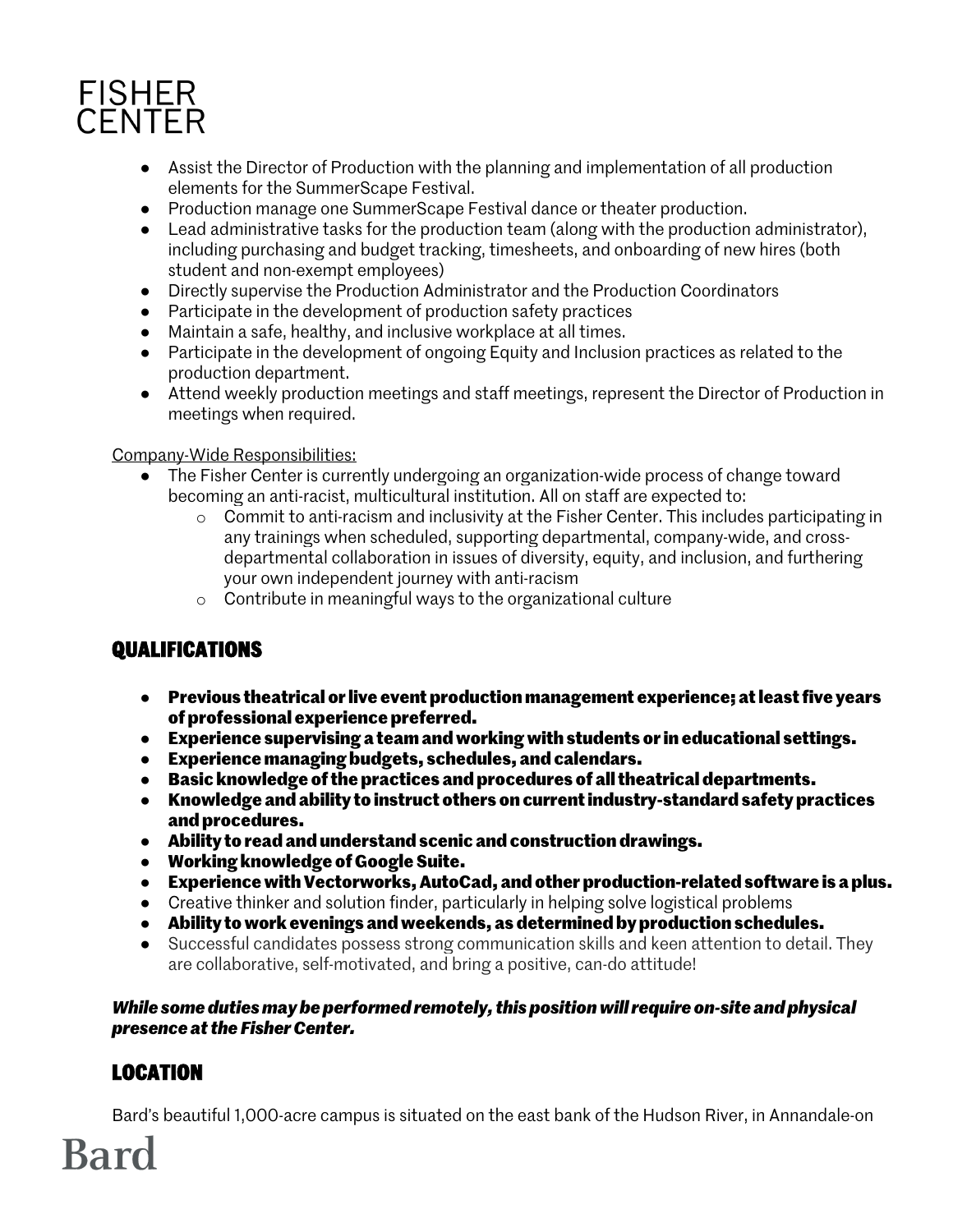

Hudson, New York. Community life is defined by numerous cultural and recreational opportunities in the surrounding historic Hudson River Valley and by proximity to New York City. Nearby towns and villages include Rhinebeck, Tivoli, and Red Hook, New York.

## **TO APPLY**

Complete the application form here: https://formfaca.de/sm/Vc8eYR6HM.

Applications for this position will be reviewed on a rolling basis until the position is filled.

*Bard College is an equal opportunity employer and we welcome applications from those who contribute to our diversity. All qualified applicants will receive consideration for employment without regard to race, color, religion, sex, mental, or physical disability, age, sexual orientation, gender identity, national origin, familial status, veteran status, or genetic information. Bard is committed to providing access, equal opportunity, and reasonable accommodation for all individuals in employment practices, services, programs, and activities.*

#### **ABOUT THE FISHER CENTER**

The Fisher Center develops, produces, and presents performing arts across disciplines through new productions and context-rich programs that challenge and inspire. As a premier professional performing arts center and a hub for research and education, the Fisher Center supports artists, students, and audiences in the development and examination of artistic ideas, offering perspectives from the past and present, as well as visions of the future.

Presenting more than 200 world-class events and welcoming 50,000 visitors each year, the Fisher Center supports artists at all stages of their careers and employs more than 300 professional artists annually. The Fisher Center is a powerful catalyst of art-making regionally, nationally, and worldwide. Every year it produces 8 to 10 major new works in various disciplines. Over the past five years, its commissioned productions have been seen in more than 100 communities around the world. During the 2018-19 season, six Fisher Center productions toured nationally and internationally. In 2019, the Fisher Center won the Tony Award for Best Revival of a Musical for Daniel Fish's production of Oklahoma! which began life in 2007 as an undergraduate production at Bard and was produced professionally in the Fisher Center's SummerScape Festival in 2015 before transferring to New York City.

The Fisher Center demonstrates Bard's commitment to the performing arts as a cultural and educational necessity. Home is the Fisher Center for the Performing Arts, designed by Frank Gehry and located on the campus of Bard College in New York's Hudson Valley. Building on a 162-year history as a competitive and innovative undergraduate institution, Bard is committed to enriching culture, public life, and democratic discourse by training tomorrow's thought leaders.

### **ABOUT THE SUMMERSCAPE FESTIVAL**

# **Bard**